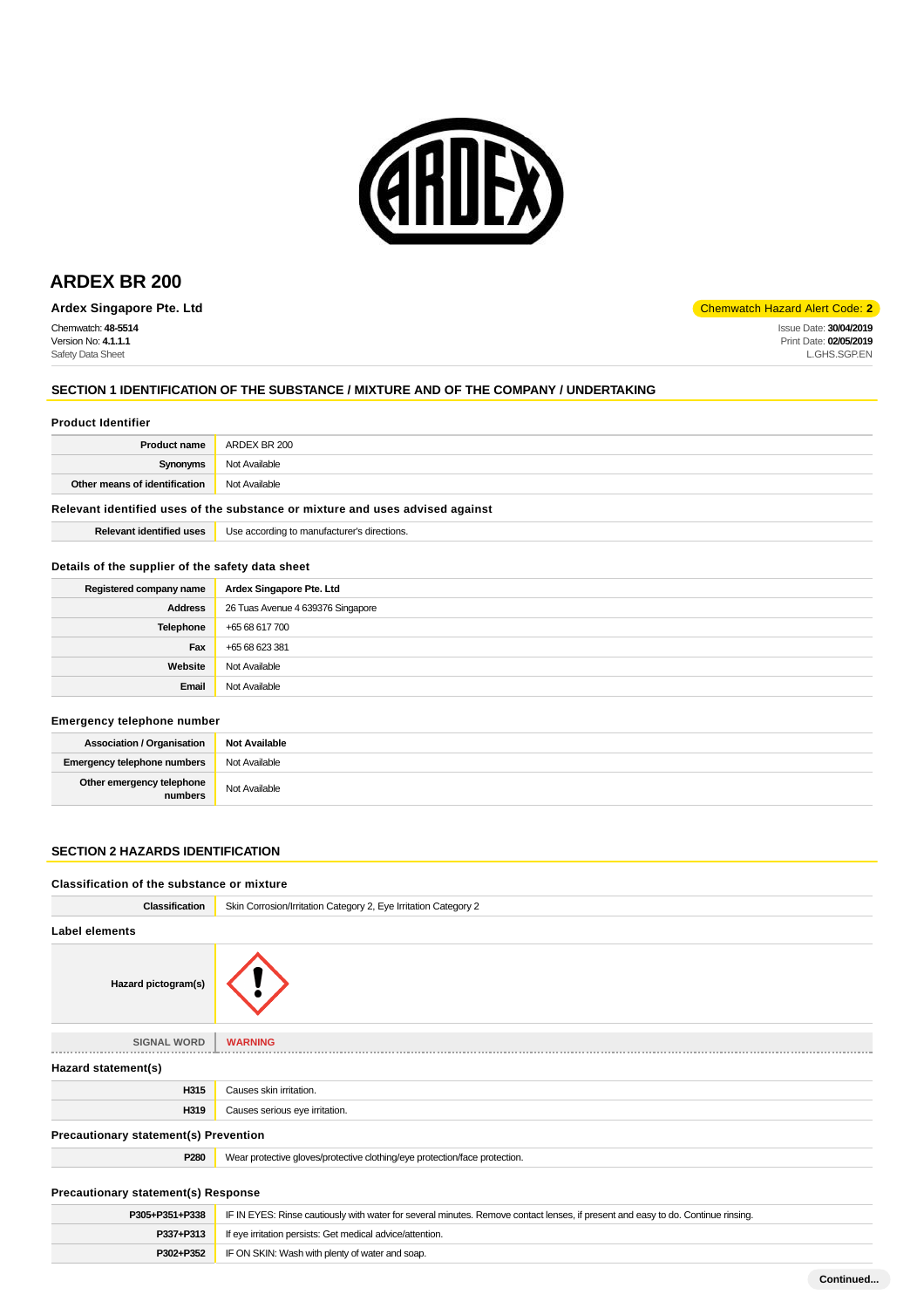Page **2** of **8**

**ARDEX BR 200**

**P332+P313** If skin irritation occurs: Get medical advice/attention. **P362+P364** Take off contaminated clothing and wash it before reuse.

## **Precautionary statement(s) Storage**

#### Not Applicable

**Precautionary statement(s) Disposal**

Not Applicable

## **SECTION 3 COMPOSITION / INFORMATION ON INGREDIENTS**

#### **Substances**

See section below for composition of Mixtures

#### **Mixtures**

| <b>CAS No</b> | %[weight] | Name              |
|---------------|-----------|-------------------|
| 65997-15-1    | $<$ 40    | portland cement   |
| Not Available | NotSpec   | organic fillers   |
| Not Available | NotSpec   | organic additives |

## **SECTION 4 FIRST AID MEASURES**

## **Description of first aid measures**

| <b>Eye Contact</b>  | If this product comes in contact with the eyes:<br>• Wash out immediately with fresh running water.<br>Ensure complete irrigation of the eye by keeping eyelids apart and away from eye and moving the eyelids by occasionally lifting the upper and lower lids.<br>► Seek medical attention without delay; if pain persists or recurs seek medical attention.<br>► Removal of contact lenses after an eye injury should only be undertaken by skilled personnel. |
|---------------------|-------------------------------------------------------------------------------------------------------------------------------------------------------------------------------------------------------------------------------------------------------------------------------------------------------------------------------------------------------------------------------------------------------------------------------------------------------------------|
| <b>Skin Contact</b> | If skin contact occurs:<br>Immediately remove all contaminated clothing, including footwear.<br>Flush skin and hair with running water (and soap if available).<br>Seek medical attention in event of irritation.                                                                                                                                                                                                                                                 |
| Inhalation          | If fumes, aerosols or combustion products are inhaled remove from contaminated area.<br>Other measures are usually unnecessary.                                                                                                                                                                                                                                                                                                                                   |
| Ingestion           | Immediately give a glass of water.<br>First aid is not generally required. If in doubt, contact a Poisons Information Centre or a doctor.                                                                                                                                                                                                                                                                                                                         |

## **Indication of any immediate medical attention and special treatment needed**

Treat symptomatically.

## **SECTION 5 FIREFIGHTING MEASURES**

#### **Extinguishing media**

- ▶ There is no restriction on the type of extinguisher which may be used.
- Use extinguishing media suitable for surrounding area.

## **Special hazards arising from the substrate or mixture**

| <b>Fire Incompatibility</b>    | None known.                                                                                                                                                                                                                                                                                                                                                                                                                                                                                                                                              |  |  |  |  |
|--------------------------------|----------------------------------------------------------------------------------------------------------------------------------------------------------------------------------------------------------------------------------------------------------------------------------------------------------------------------------------------------------------------------------------------------------------------------------------------------------------------------------------------------------------------------------------------------------|--|--|--|--|
| <b>Advice for firefighters</b> |                                                                                                                                                                                                                                                                                                                                                                                                                                                                                                                                                          |  |  |  |  |
| <b>Fire Fighting</b>           | Alert Fire Brigade and tell them location and nature of hazard.<br>• Wear breathing apparatus plus protective gloves in the event of a fire.<br>▶ Prevent, by any means available, spillage from entering drains or water courses.<br>► Use fire fighting procedures suitable for surrounding area.<br>DO NOT approach containers suspected to be hot.<br>Cool fire exposed containers with water spray from a protected location.<br>If safe to do so, remove containers from path of fire.<br>Equipment should be thoroughly decontaminated after use. |  |  |  |  |
| <b>Fire/Explosion Hazard</b>   | $\blacktriangleright$ Non combustible.<br>• Not considered a significant fire risk, however containers may burn.<br>May emit poisonous fumes.<br>May emit corrosive fumes.                                                                                                                                                                                                                                                                                                                                                                               |  |  |  |  |

## **SECTION 6 ACCIDENTAL RELEASE MEASURES**

**Personal precautions, protective equipment and emergency procedures**

See section 8

**Environmental precautions** See section 12

#### **Methods and material for containment and cleaning up**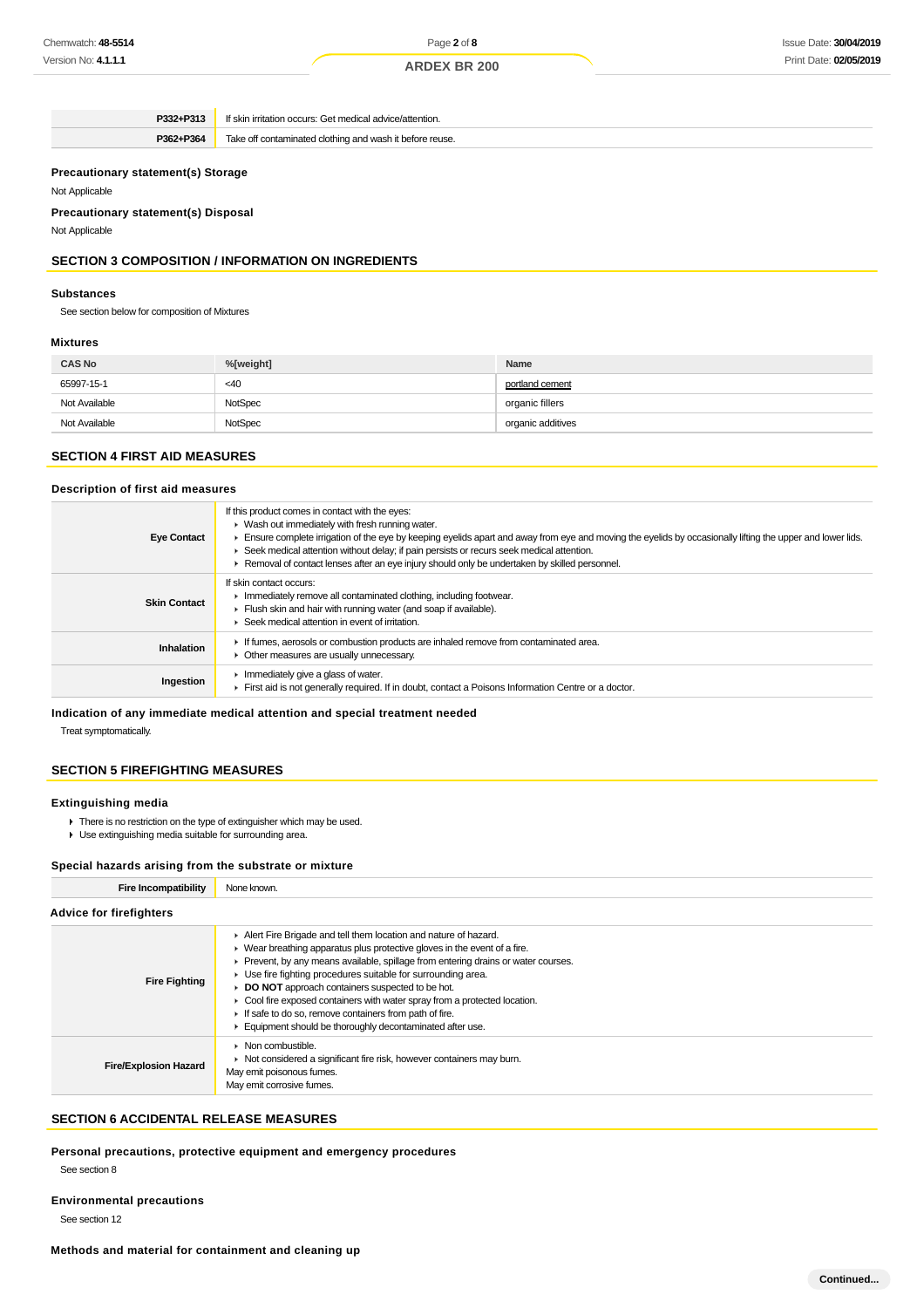| <b>Minor Spills</b> | Clean up all spills immediately.<br>Avoid breathing dust and contact with skin and eyes.<br>▶ Wear protective clothing, gloves, safety glasses and dust respirator.<br>► Use dry clean up procedures and avoid generating dust.<br>$\triangleright$ Sweep up, shovel up or<br>► Vacuum up (consider explosion-proof machines designed to be grounded during storage and use).<br>Place spilled material in clean, dry, sealable, labelled container.                                                                                                                                                                                                                                                                                   |
|---------------------|----------------------------------------------------------------------------------------------------------------------------------------------------------------------------------------------------------------------------------------------------------------------------------------------------------------------------------------------------------------------------------------------------------------------------------------------------------------------------------------------------------------------------------------------------------------------------------------------------------------------------------------------------------------------------------------------------------------------------------------|
| <b>Major Spills</b> | Moderate hazard.<br><b>CAUTION:</b> Advise personnel in area.<br>Alert Emergency Services and tell them location and nature of hazard.<br>Control personal contact by wearing protective clothing.<br>▶ Prevent, by any means available, spillage from entering drains or water courses.<br>Recover product wherever possible.<br>FIF DRY: Use dry clean up procedures and avoid generating dust. Collect residues and place in sealed plastic bags or other containers for disposal. IF<br>WET: Vacuum/shovel up and place in labelled containers for disposal.<br>► ALWAYS: Wash area down with large amounts of water and prevent runoff into drains.<br>If contamination of drains or waterways occurs, advise Emergency Services. |

Personal Protective Equipment advice is contained in Section 8 of the SDS.

## **SECTION 7 HANDLING AND STORAGE**

# **Precautions for safe handling**

|                          | Avoid all personal contact, including inhalation.<br>• Wear protective clothing when risk of exposure occurs.<br>$\blacktriangleright$ Use in a well-ventilated area.<br>Prevent concentration in hollows and sumps.                                                  |
|--------------------------|-----------------------------------------------------------------------------------------------------------------------------------------------------------------------------------------------------------------------------------------------------------------------|
| Safe handling            | DO NOT enter confined spaces until atmosphere has been checked.                                                                                                                                                                                                       |
|                          | • DO NOT allow material to contact humans, exposed food or food utensils.<br>Avoid contact with incompatible materials.<br>• When handling, <b>DO NOT</b> eat, drink or smoke.                                                                                        |
|                          | ▶ Keep containers securely sealed when not in use.<br>Avoid physical damage to containers.<br>Always wash hands with soap and water after handling.                                                                                                                   |
|                          | • Work clothes should be laundered separately. Launder contaminated clothing before re-use.<br>Use good occupational work practice.                                                                                                                                   |
|                          | • Observe manufacturer's storage and handling recommendations contained within this SDS.<br>Atmosphere should be regularly checked against established exposure standards to ensure safe working conditions are maintained.                                           |
| <b>Other information</b> | Store in original containers.<br>▶ Keep containers securely sealed.<br>Store in a cool, dry, well-ventilated area.<br>Store away from incompatible materials and foodstuff containers.<br>▶ Protect containers against physical damage and check regularly for leaks. |
|                          | • Observe manufacturer's storage and handling recommendations contained within this SDS.                                                                                                                                                                              |

## **Conditions for safe storage, including any incompatibilities**

| Suitable container             | • Polyethylene or polypropylene container.<br>▶ Check all containers are clearly labelled and free from leaks. |
|--------------------------------|----------------------------------------------------------------------------------------------------------------|
| <b>Storage incompatibility</b> | None known                                                                                                     |
|                                |                                                                                                                |

## **SECTION 8 EXPOSURE CONTROLS / PERSONAL PROTECTION**

## **Control parameters**

## **OCCUPATIONAL EXPOSURE LIMITS (OEL)**

## **INGREDIENT DATA**

| Source                                                              | Ingredient           | <b>Material name</b> | <b>TWA</b>        | <b>STEL</b>   | Peak          | <b>Notes</b>  |
|---------------------------------------------------------------------|----------------------|----------------------|-------------------|---------------|---------------|---------------|
| Singapore Permissible Exposure<br><b>Limits of Toxic Substances</b> | portland cement      | Portland cement      | $10 \text{ mg/m}$ | Not Available | Not Available | Not Available |
| <b>EMERGENCY LIMITS</b>                                             |                      |                      |                   |               |               |               |
| Ingredient                                                          | <b>Material name</b> | TEEL-1               |                   | TEEL-2        | TEEL-3        |               |

| Ingredient      | <b>Material name</b> | TEEL-1        | TEEL-2              | TEEL-3        |
|-----------------|----------------------|---------------|---------------------|---------------|
| ARDEX BR 200    | Not Available        | Not Available | Not Available       | Not Available |
|                 |                      |               |                     |               |
| Ingredient      | <b>Original IDLH</b> |               | <b>Revised IDLH</b> |               |
| portland cement | 5,000 mg/m3          |               | Not Available       |               |

## **MATERIAL DATA**

## **Exposure controls**

| Appropriate engineering<br>controls | Engineering controls are used to remove a hazard or place a barrier between the worker and the hazard. Well-designed engineering controls can be<br>highly effective in protecting workers and will typically be independent of worker interactions to provide this high level of protection.<br>The basic types of engineering controls are:<br>Process controls which involve changing the way a job activity or process is done to reduce the risk.<br>Enclosure and/or isolation of emission source which keeps a selected hazard "physically" away from the worker and ventilation that strategically "adds" and<br>"removes" air in the work environment. Ventilation can remove or dilute an air contaminant if designed properly. The design of a ventilation system must |
|-------------------------------------|-----------------------------------------------------------------------------------------------------------------------------------------------------------------------------------------------------------------------------------------------------------------------------------------------------------------------------------------------------------------------------------------------------------------------------------------------------------------------------------------------------------------------------------------------------------------------------------------------------------------------------------------------------------------------------------------------------------------------------------------------------------------------------------|
|                                     | match the particular process and chemical or contaminant in use.                                                                                                                                                                                                                                                                                                                                                                                                                                                                                                                                                                                                                                                                                                                  |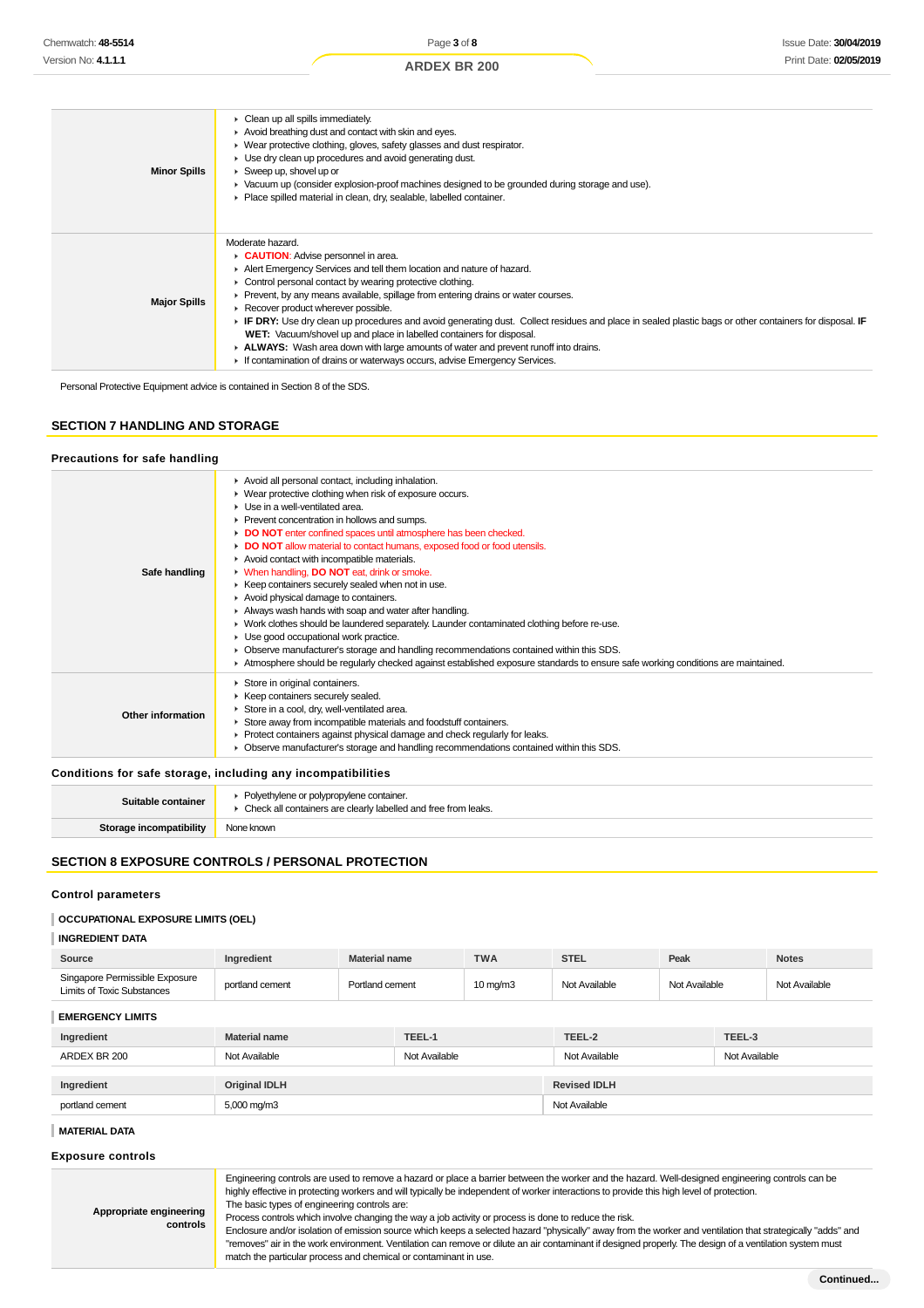Employers may need to use multiple types of controls to prevent employee overexposure.

- Local exhaust ventilation is required where solids are handled as powders or crystals; even when particulates are relatively large, a certain proportion will be powdered by mutual friction.
- If in spite of local exhaust an adverse concentration of the substance in air could occur, respiratory protection should be considered.

Such protection might consist of:

(a): particle dust respirators, if necessary, combined with an absorption cartridge;

(b): filter respirators with absorption cartridge or canister of the right type;

(c): fresh-air hoods or masks.

Air contaminants generated in the workplace possess varying "escape" velocities which, in turn, determine the "capture velocities" of fresh circulating air required to effectively remove the contaminant.

| Type of Contaminant:                                                                                                         | Air Speed:           |
|------------------------------------------------------------------------------------------------------------------------------|----------------------|
| direct spray, spray painting in shallow booths, drum filling, conveyer loading, crusher dusts, gas discharge (active         | 1-2.5 m/s (200-500   |
| generation into zone of rapid air motion)                                                                                    | $f/min.$ )           |
| grinding, abrasive blasting, tumbling, high speed wheel generated dusts (released at high initial velocity into zone of very | 2.5-10 m/s (500-2000 |
| high rapid air motion).                                                                                                      | $f/min.$ )           |

Within each range the appropriate value depends on:

| Lower end of the range                                     | Upper end of the range           |  |
|------------------------------------------------------------|----------------------------------|--|
| 1: Room air currents minimal or favourable to capture      | 1: Disturbing room air currents  |  |
| 2: Contaminants of low toxicity or of nuisance value only. | 2: Contaminants of high toxicity |  |
| 3: Intermittent, low production.                           | 3: High production, heavy use    |  |
| 4: Large hood or large air mass in motion                  | 4: Small hood-local control only |  |

Simple theory shows that air velocity falls rapidly with distance away from the opening of a simple extraction pipe. Velocity generally decreases with the square of distance from the extraction point (in simple cases). Therefore the air speed at the extraction point should be adjusted, accordingly, after reference to distance from the contaminating source. The air velocity at the extraction fan, for example, should be a minimum of 4-10 m/s (800-2000 f/min) for extraction of crusher dusts generated 2 metres distant from the extraction point. Other mechanical considerations, producing performance deficits within the extraction apparatus, make it essential that theoretical air velocities are multiplied by factors of 10 or more when extraction systems are installed or used.



| Eye and face protection | Safety glasses with side shields.<br>Chemical goggles.<br>• Contact lenses may pose a special hazard; soft contact lenses may absorb and concentrate irritants. A written policy document, describing the wearing<br>of lenses or restrictions on use, should be created for each workplace or task. This should include a review of lens absorption and adsorption for the<br>class of chemicals in use and an account of injury experience. Medical and first-aid personnel should be trained in their removal and suitable equipment<br>should be readily available. In the event of chemical exposure, begin eye irrigation immediately and remove contact lens as soon as practicable. Lens<br>should be removed at the first signs of eye redness or irritation - lens should be removed in a clean environment only after workers have washed hands<br>thoroughly. [CDC NIOSH Current Intelligence Bulletin 59], [AS/NZS 1336 or national equivalent]                                                                                                                                                                                                                                                                                                                                                                                                                                                                                                                                                                                                                                                                                                                                                                                                                                                                                                                                                                                                                                                                                                                                                                                                                                                                                                                                                                                                                                                                                                                                                                                                                                                                                                                                                                                                                                                                                                                                                                                                                                                                                                                                                                                                                                                                                                                                                                                                                                          |
|-------------------------|-------------------------------------------------------------------------------------------------------------------------------------------------------------------------------------------------------------------------------------------------------------------------------------------------------------------------------------------------------------------------------------------------------------------------------------------------------------------------------------------------------------------------------------------------------------------------------------------------------------------------------------------------------------------------------------------------------------------------------------------------------------------------------------------------------------------------------------------------------------------------------------------------------------------------------------------------------------------------------------------------------------------------------------------------------------------------------------------------------------------------------------------------------------------------------------------------------------------------------------------------------------------------------------------------------------------------------------------------------------------------------------------------------------------------------------------------------------------------------------------------------------------------------------------------------------------------------------------------------------------------------------------------------------------------------------------------------------------------------------------------------------------------------------------------------------------------------------------------------------------------------------------------------------------------------------------------------------------------------------------------------------------------------------------------------------------------------------------------------------------------------------------------------------------------------------------------------------------------------------------------------------------------------------------------------------------------------------------------------------------------------------------------------------------------------------------------------------------------------------------------------------------------------------------------------------------------------------------------------------------------------------------------------------------------------------------------------------------------------------------------------------------------------------------------------------------------------------------------------------------------------------------------------------------------------------------------------------------------------------------------------------------------------------------------------------------------------------------------------------------------------------------------------------------------------------------------------------------------------------------------------------------------------------------------------------------------------------------------------------------------------------------------------|
| <b>Skin protection</b>  | See Hand protection below                                                                                                                                                                                                                                                                                                                                                                                                                                                                                                                                                                                                                                                                                                                                                                                                                                                                                                                                                                                                                                                                                                                                                                                                                                                                                                                                                                                                                                                                                                                                                                                                                                                                                                                                                                                                                                                                                                                                                                                                                                                                                                                                                                                                                                                                                                                                                                                                                                                                                                                                                                                                                                                                                                                                                                                                                                                                                                                                                                                                                                                                                                                                                                                                                                                                                                                                                                             |
| Hands/feet protection   | The selection of suitable gloves does not only depend on the material, but also on further marks of quality which vary from manufacturer to manufacturer.<br>Where the chemical is a preparation of several substances, the resistance of the glove material can not be calculated in advance and has therefore to be<br>checked prior to the application.<br>The exact break through time for substances has to be obtained from the manufacturer of the protective gloves and has to be observed when making a final<br>choice.<br>Personal hygiene is a key element of effective hand care. Gloves must only be worn on clean hands. After using gloves, hands should be washed and dried<br>thoroughly. Application of a non-perfumed moisturiser is recommended.<br>Suitability and durability of glove type is dependent on usage. Important factors in the selection of gloves include:<br>frequency and duration of contact,<br>chemical resistance of glove material,<br>$\cdot$<br>glove thickness and<br>dexterity<br>Select gloves tested to a relevant standard (e.g. Europe EN 374, US F739, AS/NZS 2161.1 or national equivalent).<br>When prolonged or frequently repeated contact may occur, a glove with a protection class of 5 or higher (breakthrough time greater than<br>240 minutes according to EN 374, AS/NZS 2161.10.1 or national equivalent) is recommended.<br>When only brief contact is expected, a glove with a protection class of 3 or higher (breakthrough time greater than 60 minutes according<br>to EN 374, AS/NZS 2161.10.1 or national equivalent) is recommended.<br>Some glove polymer types are less affected by movement and this should be taken into account when considering gloves for long-term<br>$\cdot$<br>use.<br>Contaminated gloves should be replaced.<br>As defined in ASTM F-739-96 in any application, gloves are rated as:<br>Excellent when breakthrough time > 480 min<br>Good when breakthrough time > 20 min<br>$\cdot$<br>Fair when breakthrough time < 20 min<br>Poor when glove material degrades<br>For general applications, gloves with a thickness typically greater than 0.35 mm, are recommended.<br>It should be emphasised that glove thickness is not necessarily a good predictor of glove resistance to a specific chemical, as the permeation efficiency of<br>the glove will be dependent on the exact composition of the glove material. Therefore, glove selection should also be based on consideration of the task<br>requirements and knowledge of breakthrough times.<br>Glove thickness may also vary depending on the glove manufacturer, the glove type and the glove model. Therefore, the manufacturers' technical data<br>should always be taken into account to ensure selection of the most appropriate glove for the task.<br>Note: Depending on the activity being conducted, gloves of varying thickness may be required for specific tasks. For example:<br>Thinner gloves (down to 0.1 mm or less) may be required where a high degree of manual dexterity is needed. However, these gloves are<br>only likely to give short duration protection and would normally be just for single use applications, then disposed of.<br>Thicker gloves (up to 3 mm or more) may be required where there is a mechanical (as well as a chemical) risk i.e. where there is<br>abrasion or puncture potential |

Gloves must only be worn on clean hands. After using gloves, hands should be washed and dried thoroughly. Application of a non-perfumed moisturiser is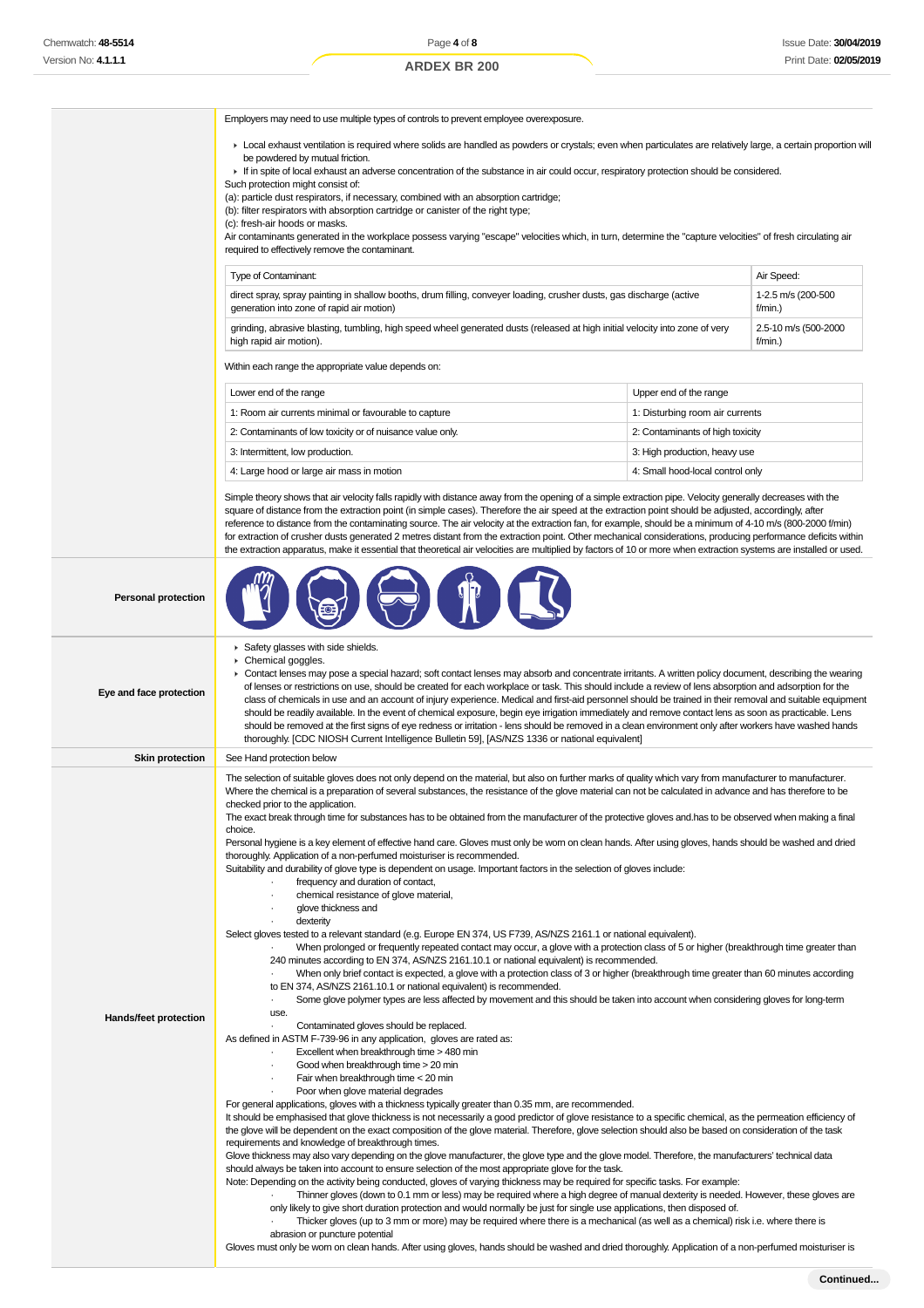|                        | recommended.<br>Experience indicates that the following polymers are suitable as glove materials for protection against undissolved, dry solids, where abrasive particles are<br>not present.<br>polychloroprene.<br>$\triangleright$ nitrile rubber.<br>butyl rubber.<br>• fluorocaoutchouc.<br>polyvinyl chloride.<br>Gloves should be examined for wear and/ or degradation constantly. |
|------------------------|--------------------------------------------------------------------------------------------------------------------------------------------------------------------------------------------------------------------------------------------------------------------------------------------------------------------------------------------------------------------------------------------|
| <b>Body protection</b> | See Other protection below                                                                                                                                                                                                                                                                                                                                                                 |
| Other protection       | • Overalls.<br>▶ P.V.C. apron.<br>▶ Barrier cream.<br>Skin cleansing cream.<br>$\blacktriangleright$ Eye wash unit.                                                                                                                                                                                                                                                                        |

## **Respiratory protection**

Particulate. (AS/NZS 1716 & 1715, EN 143:2000 & 149:001, ANSI Z88 or national equivalent)

| <b>Required Minimum Protection Factor</b> | <b>Half-Face Respirator</b> | <b>Full-Face Respirator</b> | <b>Powered Air Respirator</b> |
|-------------------------------------------|-----------------------------|-----------------------------|-------------------------------|
| up to $10 \times ES$                      | P1<br>Air-line*             |                             | PAPR-P1                       |
| up to $50 \times ES$                      | Air-line**                  | P <sub>2</sub>              | PAPR-P2                       |
| up to $100 \times ES$                     | -                           | P <sub>3</sub>              |                               |
|                                           |                             | Air-line*                   |                               |
| $100 + x ES$                              | -                           | Air-line**                  | PAPR-P3                       |

\* - Negative pressure demand \*\* - Continuous flow

A(All classes) = Organic vapours, B AUS or B1 = Acid gasses, B2 = Acid gas or hydrogen cyanide(HCN), B3 = Acid gas or hydrogen cyanide(HCN), E = Sulfur dioxide(SO2), G = Agricultural chemicals, K = Ammonia(NH3), Hg = Mercury, NO = Oxides of nitrogen, MB = Methyl bromide, AX = Low boiling point organic compounds(below 65 degC)

Respirators may be necessary when engineering and administrative controls do not adequately prevent exposures.

- The decision to use respiratory protection should be based on professional judgment that takes into account toxicity information, exposure measurement data, and frequency and likelihood of the worker's exposure - ensure users are not subject to high thermal loads which may result in heat stress or distress due to personal protective equipment (powered, positive flow, full face apparatus may be an option).
- Published occupational exposure limits, where they exist, will assist in determining the adequacy of the selected respiratory protection. These may be government mandated or vendor recommended.

▶ Certified respirators will be useful for protecting workers from inhalation of particulates when properly selected and fit tested as part of a complete respiratory protection program.

Use approved positive flow mask if significant quantities of dust becomes airborne.

**Try to avoid creating dust conditions.** 

## **SECTION 9 PHYSICAL AND CHEMICAL PROPERTIES**

## **Information on basic physical and chemical properties**

| Grey colour powder; not miscible with water. |                                            |                |
|----------------------------------------------|--------------------------------------------|----------------|
|                                              |                                            |                |
| <b>Divided Solid</b>                         | Relative density (Water = 1)               | 1.9            |
| Not Available                                | Partition coefficient n-octanol /<br>water | Not Available  |
| Not Available                                | Auto-ignition temperature (°C)             | Not Available  |
| Not Applicable                               | Decomposition temperature                  | Not Available  |
| Not Available                                | Viscosity (cSt)                            | Not Available  |
| Not Available                                | Molecular weight (g/mol)                   | Not Applicable |
| Not Applicable                               | <b>Taste</b>                               | Not Available  |
| Not Available                                | <b>Explosive properties</b>                | Not Available  |
| Not Applicable                               | <b>Oxidising properties</b>                | Not Available  |
| Not Applicable                               | Surface Tension (dyn/cm or<br>$mN/m$ )     | Not Applicable |
| Not Applicable                               | <b>Volatile Component (%vol)</b>           | Not Available  |
| Not Available                                | Gas group                                  | Not Available  |
| Immiscible                                   | pH as a solution (1%)                      | Not Available  |
| Not Available                                | VOC g/L                                    | Not Available  |
|                                              |                                            |                |

## **SECTION 10 STABILITY AND REACTIVITY**

| Reactivity                | See section 7                                                                                                                        |
|---------------------------|--------------------------------------------------------------------------------------------------------------------------------------|
| <b>Chemical stability</b> | • Unstable in the presence of incompatible materials.<br>▶ Product is considered stable.<br>Hazardous polymerisation will not occur. |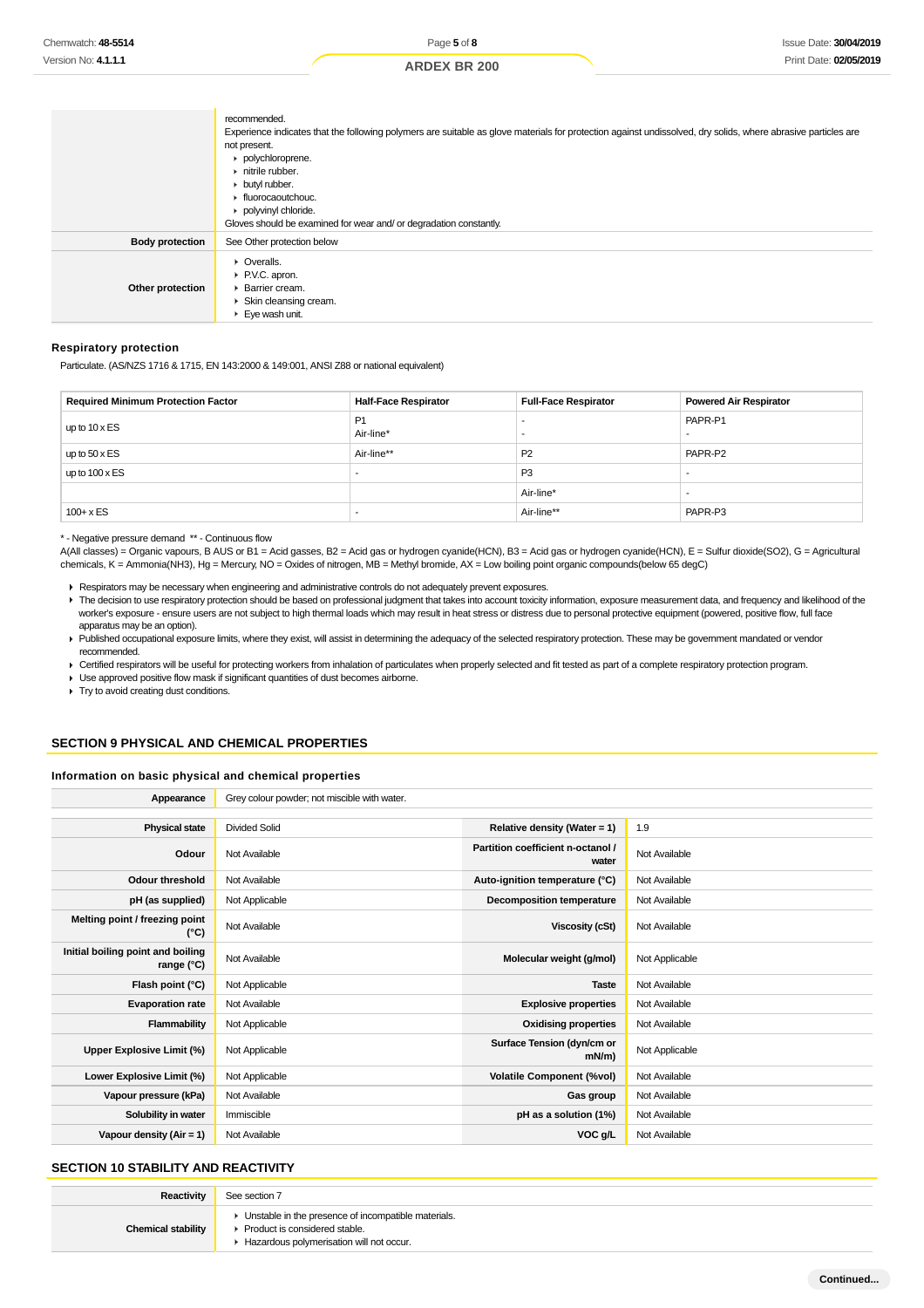| <b>Possibility of hazardous</b> | See section 7 |
|---------------------------------|---------------|
| <b>Conditions to avoid</b>      | See section 7 |
| Incompatible materials          | See section 7 |
| Hazardous decomposition         | See section 5 |

## **SECTION 11 TOXICOLOGICAL INFORMATION**

## **Information on toxicological effects**

| Inhaled                          | Limited evidence or practical experience suggests that the material may produce irritation of the respiratory system, in a significant number of individuals,<br>following inhalation. In contrast to most organs, the lung is able to respond to a chemical insult by first removing or neutralising the irritant and then<br>repairing the damage. The repair process, which initially evolved to protect mammalian lungs from foreign matter and antigens, may however, produce<br>further lung damage resulting in the impairment of gas exchange, the primary function of the lungs. Respiratory tract irritation often results in an<br>inflammatory response involving the recruitment and activation of many cell types, mainly derived from the vascular system.<br>Persons with impaired respiratory function, airway diseases and conditions such as emphysema or chronic bronchitis, may incur further disability if<br>excessive concentrations of particulate are inhaled.<br>If prior damage to the circulatory or nervous systems has occurred or if kidney damage has been sustained, proper screenings should be conducted on<br>individuals who may be exposed to further risk if handling and use of the material result<br>in excessive exposures.                                                                                                                                                                                                                                                                                                                                                                                                                                                                                                                                                                                                                                                                                                                                                                                                                                                                                                                                                                                                                                                                                                                                                        |                       |   |
|----------------------------------|--------------------------------------------------------------------------------------------------------------------------------------------------------------------------------------------------------------------------------------------------------------------------------------------------------------------------------------------------------------------------------------------------------------------------------------------------------------------------------------------------------------------------------------------------------------------------------------------------------------------------------------------------------------------------------------------------------------------------------------------------------------------------------------------------------------------------------------------------------------------------------------------------------------------------------------------------------------------------------------------------------------------------------------------------------------------------------------------------------------------------------------------------------------------------------------------------------------------------------------------------------------------------------------------------------------------------------------------------------------------------------------------------------------------------------------------------------------------------------------------------------------------------------------------------------------------------------------------------------------------------------------------------------------------------------------------------------------------------------------------------------------------------------------------------------------------------------------------------------------------------------------------------------------------------------------------------------------------------------------------------------------------------------------------------------------------------------------------------------------------------------------------------------------------------------------------------------------------------------------------------------------------------------------------------------------------------------------------------------------------------------------------------------------------------------|-----------------------|---|
| Ingestion                        | The material has NOT been classified by EC Directives or other classification systems as "harmful by ingestion". This is because of the lack of<br>corroborating animal or human evidence. The material may still be damaging to the health of the individual, following ingestion, especially where<br>pre-existing organ (e.g liver, kidney) damage is evident. Present definitions of harmful or toxic substances are generally based on doses producing<br>mortality rather than those producing morbidity (disease, ill-health). Gastrointestinal tract discomfort may produce nausea and vomiting. In an occupational<br>setting however, ingestion of insignificant quantities is not thought to be cause for concern.                                                                                                                                                                                                                                                                                                                                                                                                                                                                                                                                                                                                                                                                                                                                                                                                                                                                                                                                                                                                                                                                                                                                                                                                                                                                                                                                                                                                                                                                                                                                                                                                                                                                                                  |                       |   |
| <b>Skin Contact</b>              | Evidence exists, or practical experience predicts, that the material either produces inflammation of the skin in a substantial number of individuals following<br>direct contact, and/or produces significant inflammation when applied to the healthy intact skin of animals, for up to four hours, such inflammation being<br>present twenty-four hours or more after the end of the exposure period. Skin irritation may also be present after prolonged or repeated exposure; this may<br>result in a form of contact dermatitis (nonallergic). The dermatitis is often characterised by skin redness (erythema) and swelling (oedema) which may<br>progress to blistering (vesiculation), scaling and thickening of the epidermis. At the microscopic level there may be intercellular oedema of the spongy<br>layer of the skin (spongiosis) and intracellular oedema of the epidermis.<br>The material may accentuate any pre-existing dermatitis condition<br>Open cuts, abraded or irritated skin should not be exposed to this material<br>Entry into the blood-stream through, for example, cuts, abrasions, puncture wounds or lesions, may produce systemic injury with harmful effects. Examine<br>the skin prior to the use of the material and ensure that any external damage is suitably protected.                                                                                                                                                                                                                                                                                                                                                                                                                                                                                                                                                                                                                                                                                                                                                                                                                                                                                                                                                                                                                                                                                                          |                       |   |
| Eye                              | Evidence exists, or practical experience predicts, that the material may cause eye irritation in a substantial number of individuals and/or may produce<br>significant ocular lesions which are present twenty-four hours or more after instillation into the eye(s) of experimental animals.<br>Repeated or prolonged eye contact may cause inflammation characterised by temporary redness (similar to windburn) of the conjunctiva (conjunctivitis);<br>temporary impairment of vision and/or other transient eye damage/ulceration may occur.                                                                                                                                                                                                                                                                                                                                                                                                                                                                                                                                                                                                                                                                                                                                                                                                                                                                                                                                                                                                                                                                                                                                                                                                                                                                                                                                                                                                                                                                                                                                                                                                                                                                                                                                                                                                                                                                              |                       |   |
| Chronic                          | Limited evidence suggests that repeated or long-term occupational exposure may produce cumulative health effects involving organs or biochemical<br>systems.<br>Long term exposure to high dust concentrations may cause changes in lung function (i.e. pneumoconiosis) caused by particles less than 0.5 micron<br>penetrating and remaining in the lung. A prime symptom is breathlessness. Lung shadows show on X-ray.                                                                                                                                                                                                                                                                                                                                                                                                                                                                                                                                                                                                                                                                                                                                                                                                                                                                                                                                                                                                                                                                                                                                                                                                                                                                                                                                                                                                                                                                                                                                                                                                                                                                                                                                                                                                                                                                                                                                                                                                      |                       |   |
|                                  | <b>TOXICITY</b>                                                                                                                                                                                                                                                                                                                                                                                                                                                                                                                                                                                                                                                                                                                                                                                                                                                                                                                                                                                                                                                                                                                                                                                                                                                                                                                                                                                                                                                                                                                                                                                                                                                                                                                                                                                                                                                                                                                                                                                                                                                                                                                                                                                                                                                                                                                                                                                                                | <b>IRRITATION</b>     |   |
| ARDEX BR 200                     | Not Available                                                                                                                                                                                                                                                                                                                                                                                                                                                                                                                                                                                                                                                                                                                                                                                                                                                                                                                                                                                                                                                                                                                                                                                                                                                                                                                                                                                                                                                                                                                                                                                                                                                                                                                                                                                                                                                                                                                                                                                                                                                                                                                                                                                                                                                                                                                                                                                                                  | Not Available         |   |
|                                  | <b>TOXICITY</b>                                                                                                                                                                                                                                                                                                                                                                                                                                                                                                                                                                                                                                                                                                                                                                                                                                                                                                                                                                                                                                                                                                                                                                                                                                                                                                                                                                                                                                                                                                                                                                                                                                                                                                                                                                                                                                                                                                                                                                                                                                                                                                                                                                                                                                                                                                                                                                                                                | <b>IRRITATION</b>     |   |
| portland cement                  | Not Available                                                                                                                                                                                                                                                                                                                                                                                                                                                                                                                                                                                                                                                                                                                                                                                                                                                                                                                                                                                                                                                                                                                                                                                                                                                                                                                                                                                                                                                                                                                                                                                                                                                                                                                                                                                                                                                                                                                                                                                                                                                                                                                                                                                                                                                                                                                                                                                                                  | Not Available         |   |
| Legend:                          | 1. Value obtained from Europe ECHA Registered Substances - Acute toxicity 2.* Value obtained from manufacturer's SDS. Unless otherwise specified<br>data extracted from RTECS - Register of Toxic Effect of chemical Substances                                                                                                                                                                                                                                                                                                                                                                                                                                                                                                                                                                                                                                                                                                                                                                                                                                                                                                                                                                                                                                                                                                                                                                                                                                                                                                                                                                                                                                                                                                                                                                                                                                                                                                                                                                                                                                                                                                                                                                                                                                                                                                                                                                                                |                       |   |
| PORTLAND CEMENT                  | The following information refers to contact allergens as a group and may not be specific to this product.<br>Contact allergies quickly manifest themselves as contact eczema, more rarely as urticaria or Quincke's oedema. The pathogenesis of contact eczema<br>involves a cell-mediated (T lymphocytes) immune reaction of the delayed type. Other allergic skin reactions, e.g. contact urticaria, involve antibody-mediated<br>immune reactions. The significance of the contact allergen is not simply determined by its sensitisation potential: the distribution of the substance and the<br>opportunities for contact with it are equally important. A weakly sensitising substance which is widely distributed can be a more important allergen than one<br>with stronger sensitising potential with which few individuals come into contact. From a clinical point of view, substances are noteworthy if they produce an<br>allergic test reaction in more than 1% of the persons tested.<br>Asthma-like symptoms may continue for months or even years after exposure to the material ceases. This may be due to a non-allergenic condition known as<br>reactive airways dysfunction syndrome (RADS) which can occur following exposure to high levels of highly irritating compound. Key criteria for the<br>diagnosis of RADS include the absence of preceding respiratory disease, in a non-atopic individual, with abrupt onset of persistent asthma-like symptoms<br>within minutes to hours of a documented exposure to the irritant. A reversible airflow pattern, on spirometry, with the presence of moderate to severe<br>bronchial hyperreactivity on methacholine challenge testing and the lack of minimal lymphocytic inflammation, without eosinophilia, have also been included<br>in the criteria for diagnosis of RADS. RADS (or asthma) following an irritating inhalation is an infrequent disorder with rates related to the concentration<br>of and duration of exposure to the irritating substance. Industrial bronchitis, on the other hand, is a disorder that occurs as result of exposure due to high<br>concentrations of irritating substance (often particulate in nature) and is completely reversible after exposure ceases. The disorder is characterised by<br>dyspnea, cough and mucus production.<br>No significant acute toxicological data identified in literature search. |                       |   |
| <b>Acute Toxicity</b>            | ×                                                                                                                                                                                                                                                                                                                                                                                                                                                                                                                                                                                                                                                                                                                                                                                                                                                                                                                                                                                                                                                                                                                                                                                                                                                                                                                                                                                                                                                                                                                                                                                                                                                                                                                                                                                                                                                                                                                                                                                                                                                                                                                                                                                                                                                                                                                                                                                                                              | Carcinogenicity       | × |
| <b>Skin Irritation/Corrosion</b> | ✔                                                                                                                                                                                                                                                                                                                                                                                                                                                                                                                                                                                                                                                                                                                                                                                                                                                                                                                                                                                                                                                                                                                                                                                                                                                                                                                                                                                                                                                                                                                                                                                                                                                                                                                                                                                                                                                                                                                                                                                                                                                                                                                                                                                                                                                                                                                                                                                                                              | <b>Reproductivity</b> | × |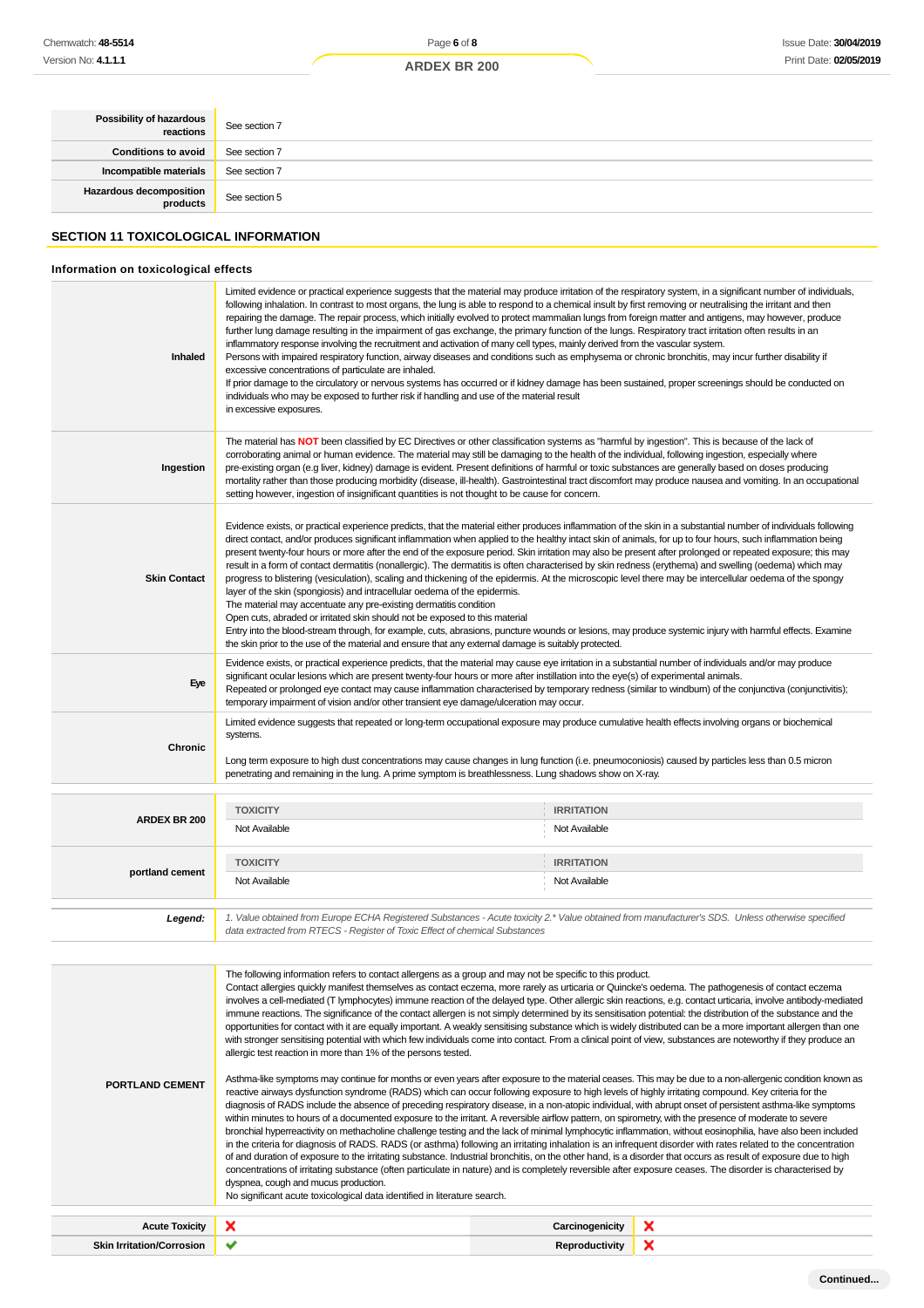| Serious Eye Damage/Irritation               | $\checkmark$              | <b>STOT - Single Exposure</b>   |                                                                                                                                                                           |
|---------------------------------------------|---------------------------|---------------------------------|---------------------------------------------------------------------------------------------------------------------------------------------------------------------------|
| <b>Respiratory or Skin</b><br>sensitisation |                           | <b>STOT - Repeated Exposure</b> |                                                                                                                                                                           |
| <b>Mutagenicity</b>                         | $\boldsymbol{\mathsf{x}}$ | <b>Aspiration Hazard</b>        |                                                                                                                                                                           |
|                                             |                           |                                 | <b>Legend:</b> $\mathbf{X}$ – Data either not available or does not fill the criteria for classification<br>$\blacktriangleright$ - Data available to make classification |

#### **SECTION 12 ECOLOGICAL INFORMATION**

## **Toxicity**

| <b>ARDEX BR 200</b> | <b>ENDPOINT</b>  | <b>TEST DURATION (HR)</b>                                                                                                                                                                                                                                                                                                                                                                       | <b>SPECIES</b> | <b>VALUE</b>     | <b>SOURCE</b>    |
|---------------------|------------------|-------------------------------------------------------------------------------------------------------------------------------------------------------------------------------------------------------------------------------------------------------------------------------------------------------------------------------------------------------------------------------------------------|----------------|------------------|------------------|
|                     | Not<br>Available | Not Available                                                                                                                                                                                                                                                                                                                                                                                   | Not Available  | Not<br>Available | Not<br>Available |
|                     | <b>ENDPOINT</b>  | <b>TEST DURATION (HR)</b>                                                                                                                                                                                                                                                                                                                                                                       | <b>SPECIES</b> | <b>VALUE</b>     | <b>SOURCE</b>    |
| portland cement     | Not<br>Available | Not Available                                                                                                                                                                                                                                                                                                                                                                                   | Not Available  | Not<br>Available | Not<br>Available |
| Legend:             |                  | Extracted from 1. IUCLID Toxicity Data 2. Europe ECHA Registered Substances - Ecotoxicological Information - Aquatic Toxicity 3. EPIWIN Suite V3.12<br>(QSAR) - Aquatic Toxicity Data (Estimated) 4. US EPA, Ecotox database - Aquatic Toxicity Data 5. ECETOC Aquatic Hazard Assessment Data 6. NITE<br>(Japan) - Bioconcentration Data 7. METI (Japan) - Bioconcentration Data 8. Vendor Data |                |                  |                  |

## **DO NOT** discharge into sewer or waterways.

#### **Persistence and degradability**

| Ingredient                       | Persistence: Water/Soil               | Persistence: Air                      |
|----------------------------------|---------------------------------------|---------------------------------------|
|                                  | No Data available for all ingredients | No Data available for all ingredients |
|                                  |                                       |                                       |
| <b>Bioaccumulative potential</b> |                                       |                                       |

| Ingredient       | <b>Bioaccumulation</b>                |
|------------------|---------------------------------------|
|                  | No Data available for all ingredients |
| Mobility in soil |                                       |
| Ingredient       | <b>Mobility</b>                       |
|                  | No Data available for all ingredients |

## **SECTION 13 DISPOSAL CONSIDERATIONS**

#### **Waste treatment methods**

| Product / Packaging disposal | ► DO NOT allow wash water from cleaning or process equipment to enter drains.<br>It may be necessary to collect all wash water for treatment before disposal.<br>In all cases disposal to sewer may be subject to local laws and requlations and these should be considered first.<br>> Where in doubt contact the responsible authority.<br>Recycle wherever possible or consult manufacturer for recycling options.<br>Consult State Land Waste Management Authority for disposal.<br>Bury residue in an authorised landfill.<br>Recycle containers if possible, or dispose of in an authorised landfill. |
|------------------------------|-------------------------------------------------------------------------------------------------------------------------------------------------------------------------------------------------------------------------------------------------------------------------------------------------------------------------------------------------------------------------------------------------------------------------------------------------------------------------------------------------------------------------------------------------------------------------------------------------------------|
|------------------------------|-------------------------------------------------------------------------------------------------------------------------------------------------------------------------------------------------------------------------------------------------------------------------------------------------------------------------------------------------------------------------------------------------------------------------------------------------------------------------------------------------------------------------------------------------------------------------------------------------------------|

## **SECTION 14 TRANSPORT INFORMATION**

## **Labels Required**

|                         | <b>NO</b>     |
|-------------------------|---------------|
| <b>Marine Pollutant</b> | Not Applicabl |

## **Land transport (UN): NOT REGULATED FOR TRANSPORT OF DANGEROUS GOODS**

## **Air transport (ICAO-IATA / DGR): NOT REGULATED FOR TRANSPORT OF DANGEROUS GOODS**

## **Sea transport (IMDG-Code / GGVSee): NOT REGULATED FOR TRANSPORT OF DANGEROUS GOODS**

**Transport in bulk according to Annex II of MARPOL and the IBC code** Not Applicable

## **SECTION 15 REGULATORY INFORMATION**

## **Safety, health and environmental regulations / legislation specific for the substance or mixture**

**PORTLAND CEMENT(65997-15-1) IS FOUND ON THE FOLLOWING REGULATORY LISTS**